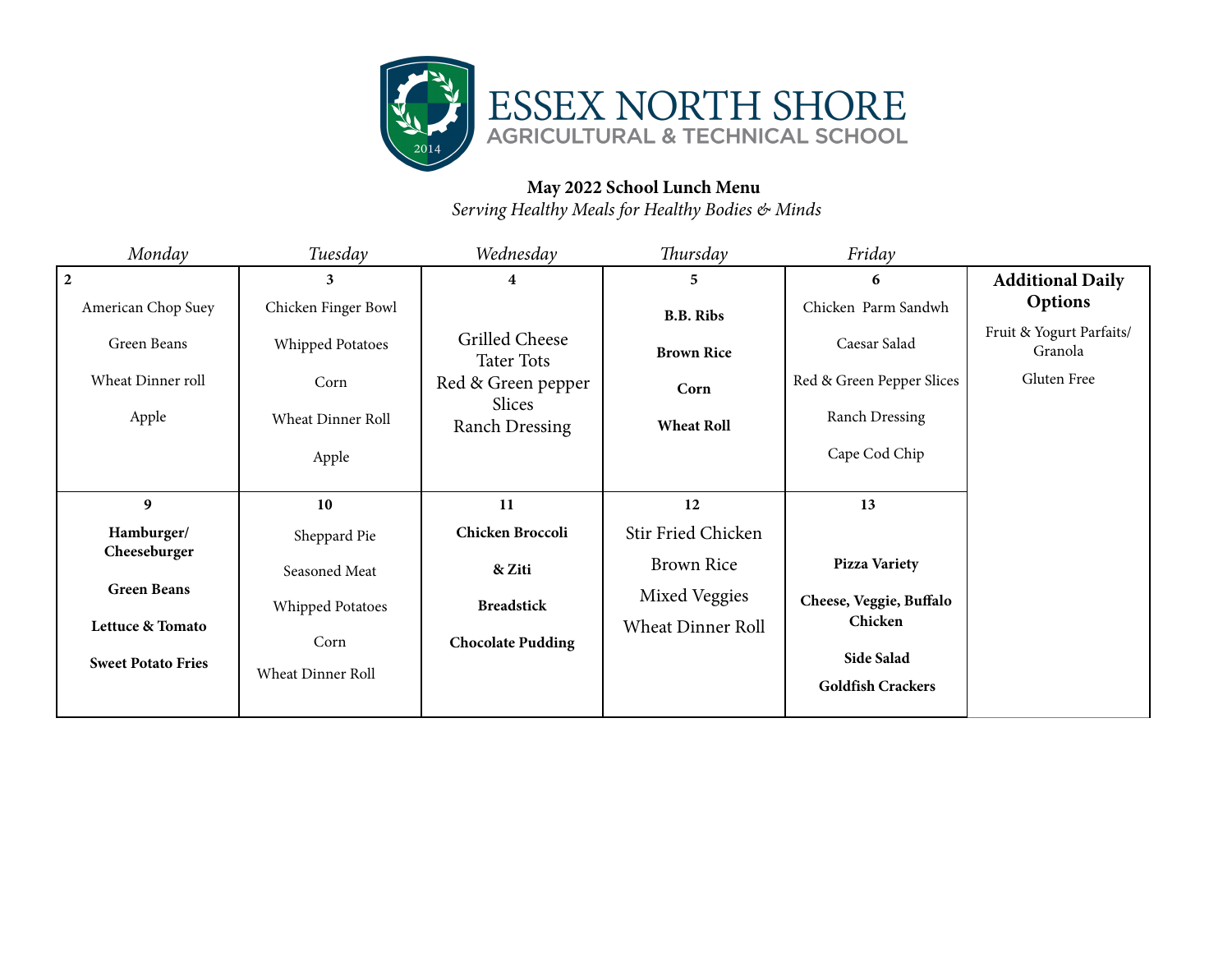

## **May 2022 School Lunch Menu**

*Serving Healthy Meals for Healthy Bodies & Minds*

| Monday                                                                                                                                                    | Tuesday                                                                                                       | Wednesday                                                                                            | Thursday                                                                                  | Friday                                                                                                                                                                                                                                               |                                                                       |
|-----------------------------------------------------------------------------------------------------------------------------------------------------------|---------------------------------------------------------------------------------------------------------------|------------------------------------------------------------------------------------------------------|-------------------------------------------------------------------------------------------|------------------------------------------------------------------------------------------------------------------------------------------------------------------------------------------------------------------------------------------------------|-----------------------------------------------------------------------|
| 16                                                                                                                                                        | 17                                                                                                            | 18                                                                                                   | 19                                                                                        | 20                                                                                                                                                                                                                                                   | <b>Additional Daily</b>                                               |
| Meatball Marinara Sub<br><b>Sweet Potatoes</b><br><b>Sweet Peas</b><br>Cape Cod Chip                                                                      | Taco Salad<br>Seasoned Beef<br>Lettuce, Tomatoes, Onions<br>Salsa, Sour Cream                                 | <b>Pizza Variety</b><br>Cheese, Veggie, Buffalo<br>Chicken<br>Side Salad<br><b>Goldfish Crackers</b> | Pulled Pork<br><b>Brown Rice</b><br>Corn<br>Fresh Fruit                                   | <b>Fish Filet</b><br>W/Cheese<br><b>Green Beans</b><br><b>Cheddar Goldfish</b>                                                                                                                                                                       | Options<br>Fruit & Yogurt Parfaits/<br>Granola<br>Gluten Free Options |
| 23                                                                                                                                                        | 24                                                                                                            | 25                                                                                                   | 26                                                                                        | 27                                                                                                                                                                                                                                                   |                                                                       |
| <b>Turkey Burgers</b><br><b>Lettuce &amp; Tomatoes</b><br><b>Brown Rice</b><br>Sweet peas                                                                 | <b>Baked Potato Bar</b><br><b>Choice of Seasoned</b><br><b>Beef</b><br>Broccoli, Cheese,<br><b>Sour Cream</b> | <b>Colossal Pancakes</b><br>w/ Fruit Toppings<br><b>Sausage Links</b><br><b>Home</b> fries           | <b>Chicken &amp; Waffles</b><br><b>Belgium Waffle</b><br>Maple Syrup<br><b>Home</b> fries | <b>Early Release</b>                                                                                                                                                                                                                                 |                                                                       |
| <b>All Meals include:</b><br>Fresh Fruit,<br><b>Vegetable &amp; Milk</b><br>This institution is an equal opportunity provider.<br>Menu Subject to Change. |                                                                                                               |                                                                                                      |                                                                                           | Give yourself the goodness of whole grains. Make at<br>least half of the grains you eat whole grains such as<br>bread, tortillas, pasta, and cereals. heart and digestion,<br>and can help you maintain a healthy weight and good<br>overall health. |                                                                       |